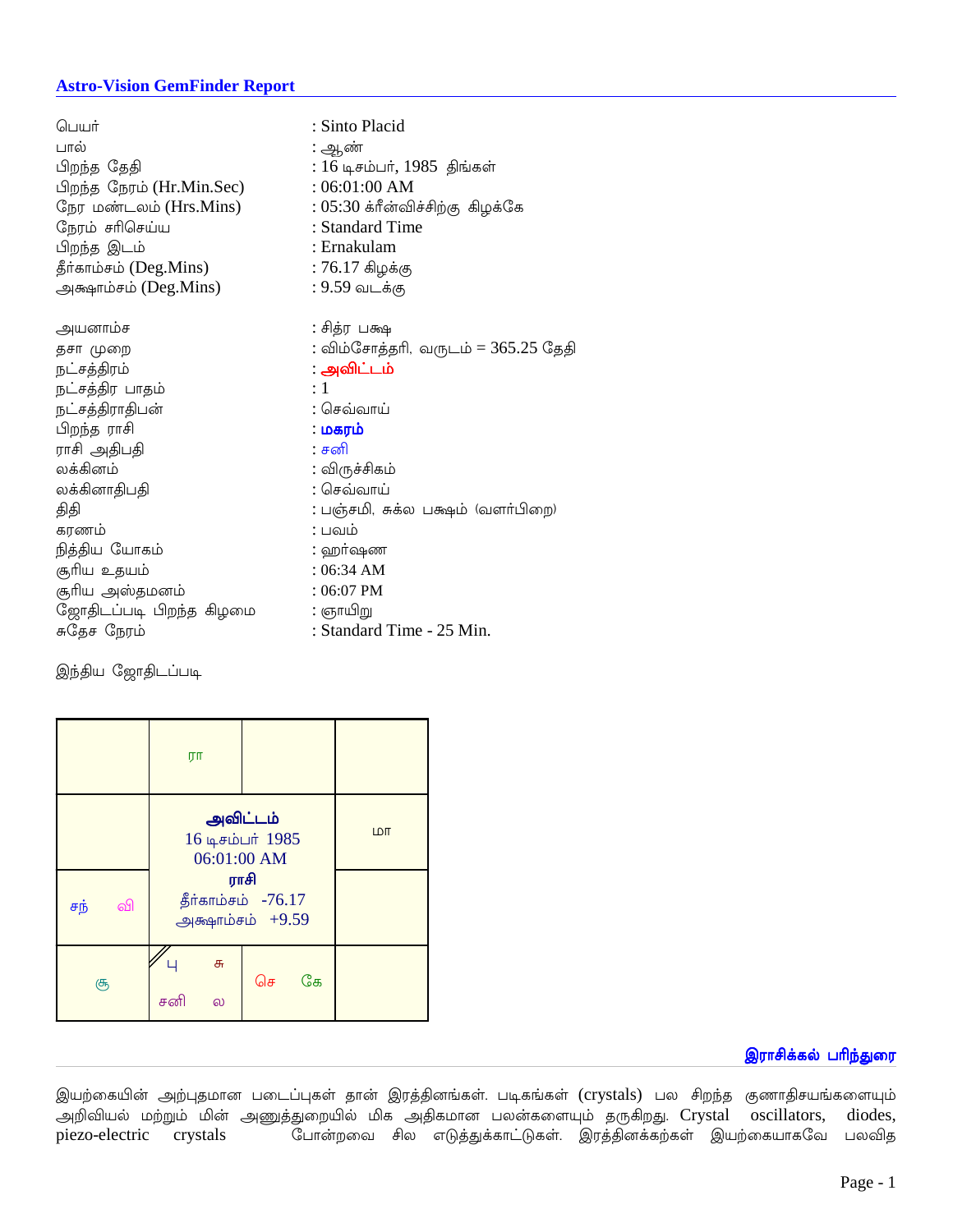வடிவங்களிலும், வண்ணங்களிலும் கிடைக்கின்றன. இக்கற்கள் அதன் இயற்பியல் குணத்திலும், வேகியியல் இவைகள் ஒன்றுக்கொன்று மாறுகின்றன. வடிவமைத்தும் செதுக்கியும் மெருகு ஏற்றியும் முறையாக அழகுபடுத்துகின்றனர்.

நமது முன்னோர்கள் இக்கற்களை கிரகங்களுடன், வண்ணங்களுடன் இதை அணிவதால் ஏற்படும் விளைவுகளின் பலன்களை மிக அழகாக சொல்லியிருக்கிறார்கள். இந்தியர்கள் மட்டும் அல்லாமல் சீனர்களும், எகிப்தியர்களும் இக்கற்களை வைத்தியத்திற்க்கும், அதிர்ஷ்டத்திற்கும் பயன்படுத்துகின்றனர். (ஆஸ்ட்ரோவிஷன் பாமர மக்களுக்கும் புரியும் வகையில் இராசி கற்களின் மகிமையை கம்ப்யூட்டா் மூலம் தருகிறது.

தசா இருப்பு = செவ்வாய் 6 வருடம், 8 மாதம், 14 தேதி

### விம்சோத்தரி தசையின் விவரம்

தசை மாறுகின்ற வருடம்

| தசை       | ஆரம்ப வயது      |             |            |
|-----------|-----------------|-------------|------------|
|           |                 |             |            |
| ராகு      | 6 வருடங்கள்,    | 8 மாதங்கள், | 14 நாட்கள் |
| வியாழன்   | 24 வருடங்கள்,   | 8 மாதங்கள், | 15 நாட்கள் |
| சனி       | $40$ வருடங்கள், | 8 மாதங்கள், | 15 நாட்கள் |
| புதன்     | 59 வருடங்கள்,   | 8 மாதங்கள், | 14 நாட்கள் |
| கேது      | 76 வருடங்கள்,   | 8 மாதங்கள், | 15 நாட்கள் |
| சுக்கிரன் | 83 வருடங்கள்,   | 8 மாதங்கள், | 14 நாட்கள் |

### ஷட்பல அட்டவன<mark>ை</mark>

| சந்                     | சூ     |        | சு     | செ     | வி     | சனி    |
|-------------------------|--------|--------|--------|--------|--------|--------|
|                         |        |        |        |        |        |        |
| மொத்த ஷட்பலம்           |        |        |        |        |        |        |
| 507.74                  | 473.15 | 545.69 | 327.97 | 406.11 | 290.38 | 337.63 |
| மொத்த ஷட்பலம் (ரூபா)    |        |        |        |        |        |        |
| 8.46                    | 7.89   | 9.09   | 5.47   | 6.77   | 4.84   | 5.63   |
| குறைந்த அளவு            |        |        |        |        |        |        |
| 6.00                    | 5.00   | 7.00   | 5.50   | 5.00   | 6.50   | 5.00   |
| ஷட்பலத்தின் விகித பங்கு |        |        |        |        |        |        |
| 1.41                    | 1.58   | 1.30   | 0.99   | 1.35   | 0.74   | 1.13   |
| அதன் வரிசை              |        |        |        |        |        |        |
|                         |        | 4      | 6      |        |        |        |

### ஆய்வு செய்தல்

ஷட்பலத்தை வைத்து ஜாதகத்தில் உள்ள கிரகங்களில் வலிமை மதிப்பிடப்படுகிறது.

ஷட்பலத்தின் விகிதம் ஒன்றை விட குறைவாக இருப்பதால் இரண்டு கிரகங்கள் வலிமை குறைந்துள்ளது

வலிமை குறைந்த கிரகம் வியாழன்

#### சுப பாவங்கள் :

லக்கனாதிபதி செவ்வாய் லக்கனம் தோஷம் அடைந்துள்ளது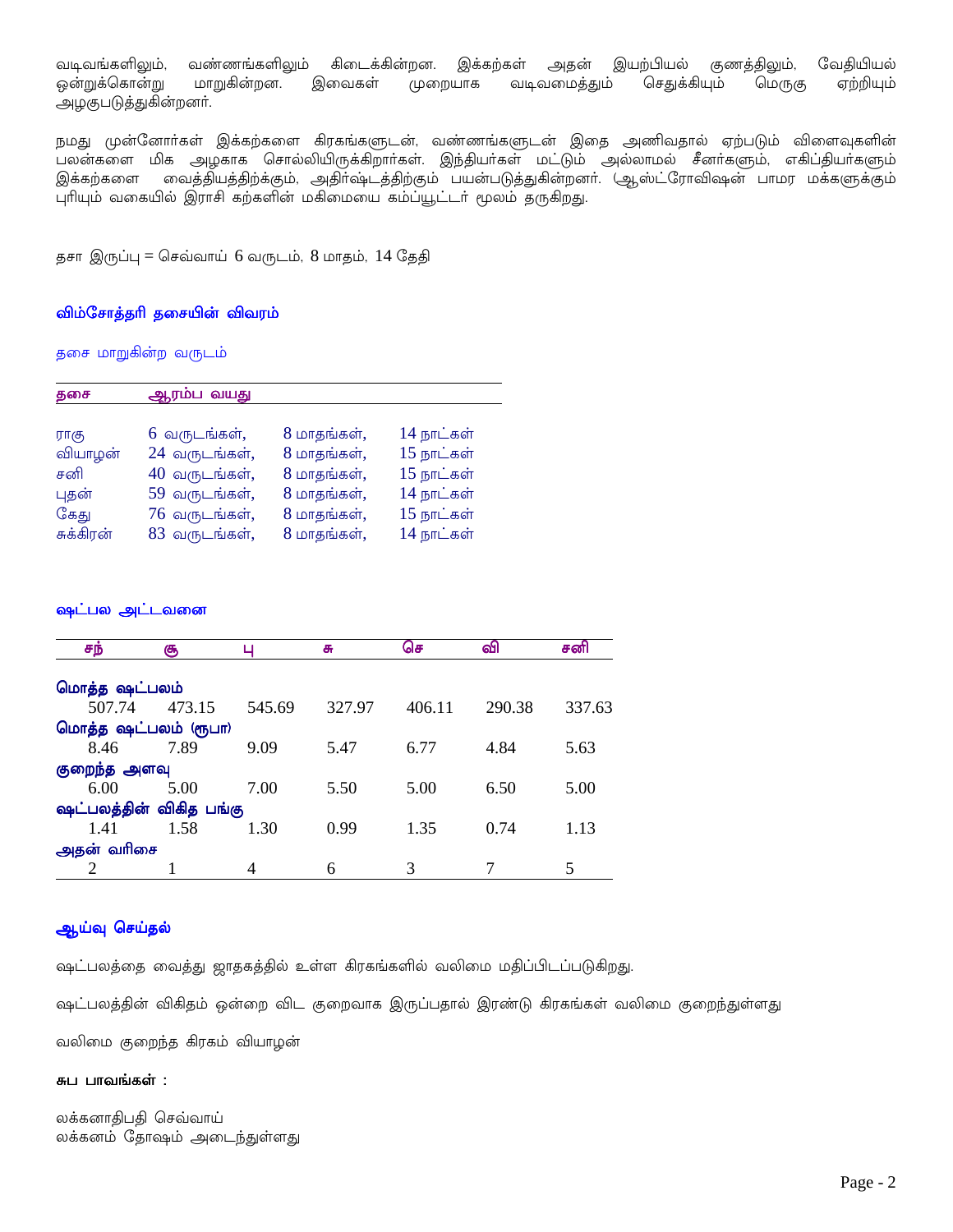ராசி அதிபதி சனி ஐந்தாம் அதிபதி வியாழன் ஐந்தாம் அதிபதியின் வலிமை குறைந்துள்ளது 

### அசுப பாவங்கள் :

ஆறாம் அதிபனாக செவ்வாய் இருக்கின்றான் எட்டாம் அதிபனாக புதன் இருக்கின்றான்

ஒருவருக்கு, உகந்த இராசி கல்லினை அவரின் ஜாதகத்தில் இருக்கும் கிரகங்கள் மற்றும் இராசி அதிபதிகளின் பலத்தினை கவனமாக ஆராய்ந்த பின்னரே இராசி கற்கள் தோவு செய்யப்படுகிறது. இராசி கற்கள் தோவு செய்யும் முறையானது, அனுகூலமான கிரகங்கள் என்ற முறையை பின்பற்றி ஒருவருடைய ஜாதகத்திற்கு ஏற்ற மிக உன்னதமான இராசி கல் இதுதான் என்று அறிய பயன்படுத்தப்படுகின்றது.

#### இராசிகல் பரிந்துரை

| 1.கிரகம்           | : வியாழன்                      |
|--------------------|--------------------------------|
| இராசிக் கல்        | : Yellow Sapphire (புஷ்பராகம்) |
| காரட்டின் அளவு : 3 |                                |



தங்க மோதிரத்தில் கல்லை பொருத்தவும் வலது கை ஆள்காட்டி விரலில் அணிய வேண்டும். வியாழன் அன்று சூரிய உதயத்திற்கு 15 நிமிடங்கள் கழித்து அணியத் தொடங்கவும்

மஞ்சள் கல் (Yellow Sapphire) பலவித நிறங்களில் கிடைக்கிறது. இந்தக் கற்களின் நிறம் மஞ்சள் அல்லது தங்க நிறம் ஆகும். இந்தக் கற்கள் குருவின் ஆதிக்கத்தில் உள்ளது. இதன் கடினத் தன்மை 8 ஆகும். Yellow Sapphire கற்கள் இலங்கை, இந்தியா, ஆஸ்திரேலியா, ரஷ்யா போன்ற நாடுகளில் கிடைக்கிறது. பா்மாவில் கிடைக்கும் Sapphire மிகவும் பிரபலமானவை .Yellow Sapphire கற்கள் நீலநிற காஸ்மிக் கதிர்களை வெளிவிடுகிறன. மேலும் இது ஒரு குளிர்ச்சியைத் தரும் கல் ஆகும். தங்கநிறTopaz, Yellow Sapphireகு ஈடான கல்லாகும். இந்த இரண்டில் எது வேண்டும் என்றாலும் உங்கள் விருப்பப்படி வாங்கிக் அணிந்து கொள்ளலாம்.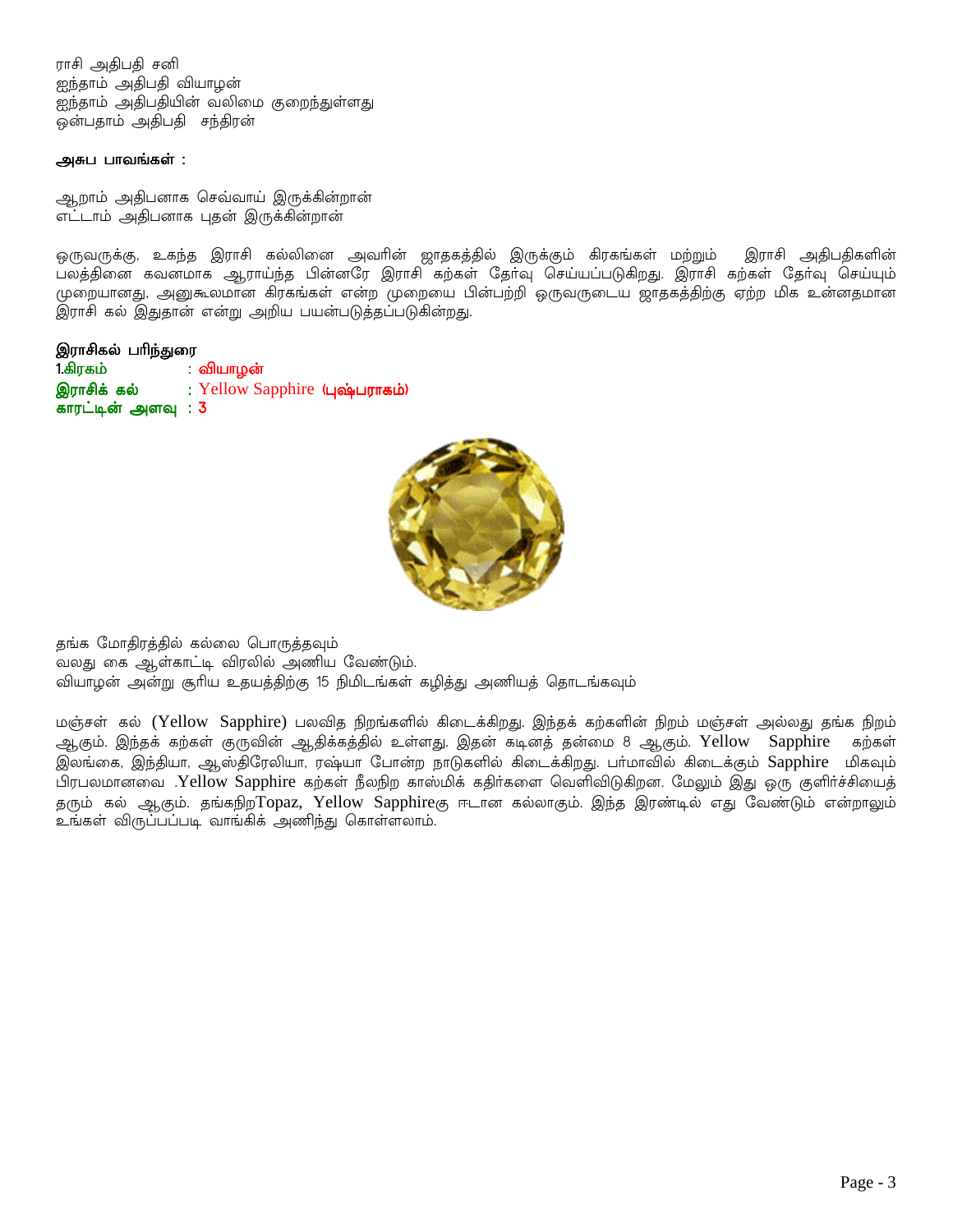2.கிரகம் ் செவ்வாய் இராசிக் கல் : Red Coral (சிகப்பு பவளம்) காரட்டின் அளவு : 7



தங்க மோதிரத்தில் கல்லை பொருத்தவும் வலது கை மோதிர விரலில் அணிய வேண்டும். செவ்வாய் அன்று சூரிய உதயத்திற்கு 15 நிமிடங்கள் கழித்து அணியத் தொடங்கவும்

சிகப்பு பவழங்கள் என்பவை பவழப் பாறைகளிலிருந்து எடுக்கப்படும் கற்கள் . இவை பல வண்ணங்களில் .<br>கிடைக்கிறது. ஆனாலும் ஆழ்ந்த சிகப்பு நிறத்தில் அதிகமாக கிடைக்கிறன. இவை பசிபிக் மற்றும் இந்திய<br>பெருங்கடல்களில் கிடைக்கிறன. இக்கற்கள் செவ்வாயின் ஆட்சியின் கீழ் இயங்குகின்றன. எனவே இக்கற்கள் .<br>தேவையற்ற கதிர்களை அகற்றி நமக்கு புத்துணர்ச்சி தரும் பயனுள்ள கதிர்வீச்சை தருகின்றன. இக்கற்கள் சூட்டுத் தன்மை கொண்டவை.

### முன்னெச்சரிக்கை

நீங்கள் ராசிக்கற்களை வாங்கும் பொழுது நன்கு சோதித்து கீழே கண்டுள்ள முறைப்படி அணிய வேண்டும்.

# கற்களின் தரம் மற்றும் பொருத்தும் விதம்

நல்ல தரமான ராசிக்கற்களை நம்பிக்கையான கடைகளில் இருந்து வாங்குவது நல்லது. கற்களை பொருத்துவதற்க்கு .<br>அதற்கு ஏற்ற தரமான ஆபரணத்தையும் வாங்கவேண்டும். விலையையும், தோற்றத்தையும் பார்த்து வாங்குவது நல்லதல்ல. ராசிகல்லை பொருத்துவதில் நிபுணரின் மூலமாக கல்லின் மேல்புறம் சூரிய ஒளி பட்டு உங்கள் உடலில் .<br>படுமாறு பொருத்தவேண்டும். கெல்லின் அடிப்புறம் பொருத்தப்படும் அணிகலனால் மூடப்பட்டிருக்க கூடாது). கற்களின் மீது சூடு படுவதோ, கூர்மையான முனை கொண்ட பொருளால் கீறல் விழாமல் பாதுகாக்க வேண்டும். குளிக்கும்போது கற்கள் பதித்த ஆபரணத்தை கழற்றி வைத்து குளித்தல் நல்லது.

#### ஆபரணத்தை அணியும் முன் கவனிக்கவேண்டியவை:

ராசிகல்லை முதன் முதலில் அணியும்போது மனதை சுத்தமாகவும், தெளிவாகவும் வைத்துக் கொள்ளவேண்டும். இது உங்களுக்கு நடை முறை ஒழுக்கங்களை தந்து உதவும்.

ராசிகல் தோ்வின் போது உங்களுக்கு கொடுக்கப்பட்டிருக்கும் கிழமை வருமாறு ஒரு நல்ல நாளை உங்கள் வசதிக்கு தகுந்த மாதிரி தோ்வு செய்து கொள்ளுங்கள். அந்த குறிப்பிட்ட நாளில் சூரிய உதயத்திற்கு முன் விழித்துக் .<br>கொள்ளுங்கள். உங்களது காலைக் கடன்களை முடித்து நன்றாக குளித்து சுத்தமான ஆடைகளை அணியுங்கள். மனதை சுத்தப்படுத்த சில நிமிடங்கள் இறை வணக்கம் அல்லது தியானம் செய்யுங்கள். கற்கள் அணியவேண்டிய சரியான நேரத்தில் உங்களுக்கு பரிந்துரை செய்யப்பட்ட கல்லை அணியுங்கள். (இந்த கல்லை முதல் முறையாக அணியும்போது உங்களை விட பெரியவா்கள் அல்லது உங்களுக்கு மாியாதைக்கு உாியவா் முன்பு அணிவது மிகவும் நல்லது).

# கவனிக்கவேண்டியவை

இப்பொழுது நாங்கள் பாிந்துரை செய்துள்ள கல்லை உங்கள் வாழ்நாள் முழுவதும் அணிய கூடாது. உங்களுடைய தனிப்பட்ட வாழ்க்கை முறைக்கு தகுந்த மாதிரியும், உங்களுடைய அடுத்த மஹா திசை மாறுவதையும் பொறுத்து